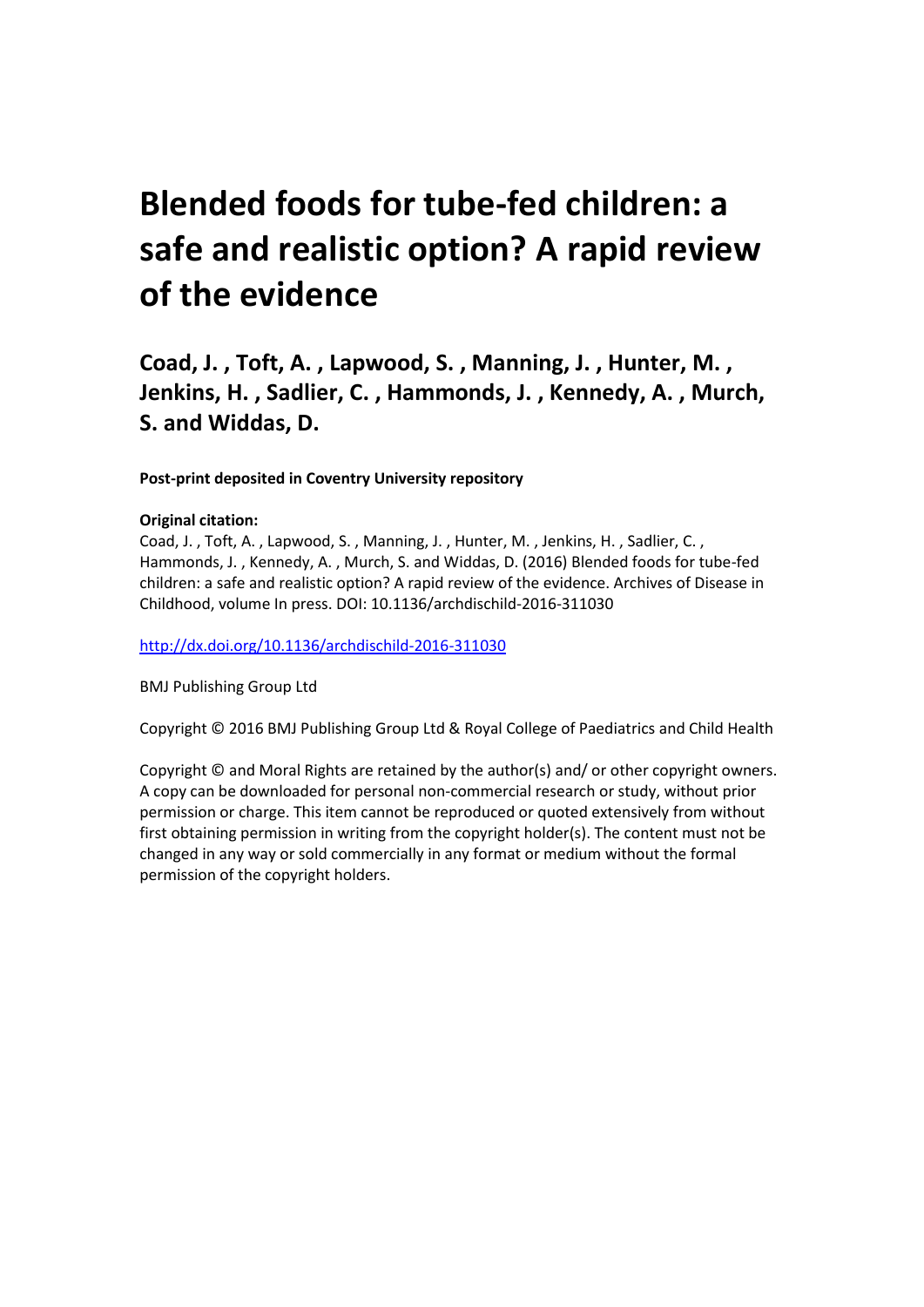# Title Page

Blended foods for tube-fed children – a safe and realistic option? A Rapid Review of the evidence.

Jane Coad, PhD, Coventry University, UK.

Alex Toft, PhD, Coventry University, UK.

Susie Lapwood, BM BCh, MRCGP, Helen and Douglas House, UK.

Joseph Manning, PhD, RN, The University of Nottingham/ Nottingham Children's Hospital, UK.

Mark Hunter, FRCPCH, Acorns Children's Hospices, UK.

Huw Jenkins, FRCPCH, University Hospital of Wales, UK

Clare Sadlier, University Hospital of Wales, UK

Julie Hammonds, PGDip, Hope House Children's Hospices

Ailsa Kennedy, BSc, Liverpool Community Health, UK.

Simon Murch, FRCPCH, Warwick University Hospital.

David Widdas, MSc, South Warwickshire NHS Foundation Trust, UK.

# Name and address for correspondence:

Professor Jane Coad, Children and Families Research (CFR), Centre for Technology Enabled Health Research (CTEHR), Faculty of Health and Life Sciences, Coventry University, Security House, Mile Lane, CV1 2NL

Tel: 024 7765 5966. Email: [aa9737@coventry.ac.uk](mailto:aa9737@coventry.ac.uk)

# Sources of support/funding:

South Warwickshire Foundation Trust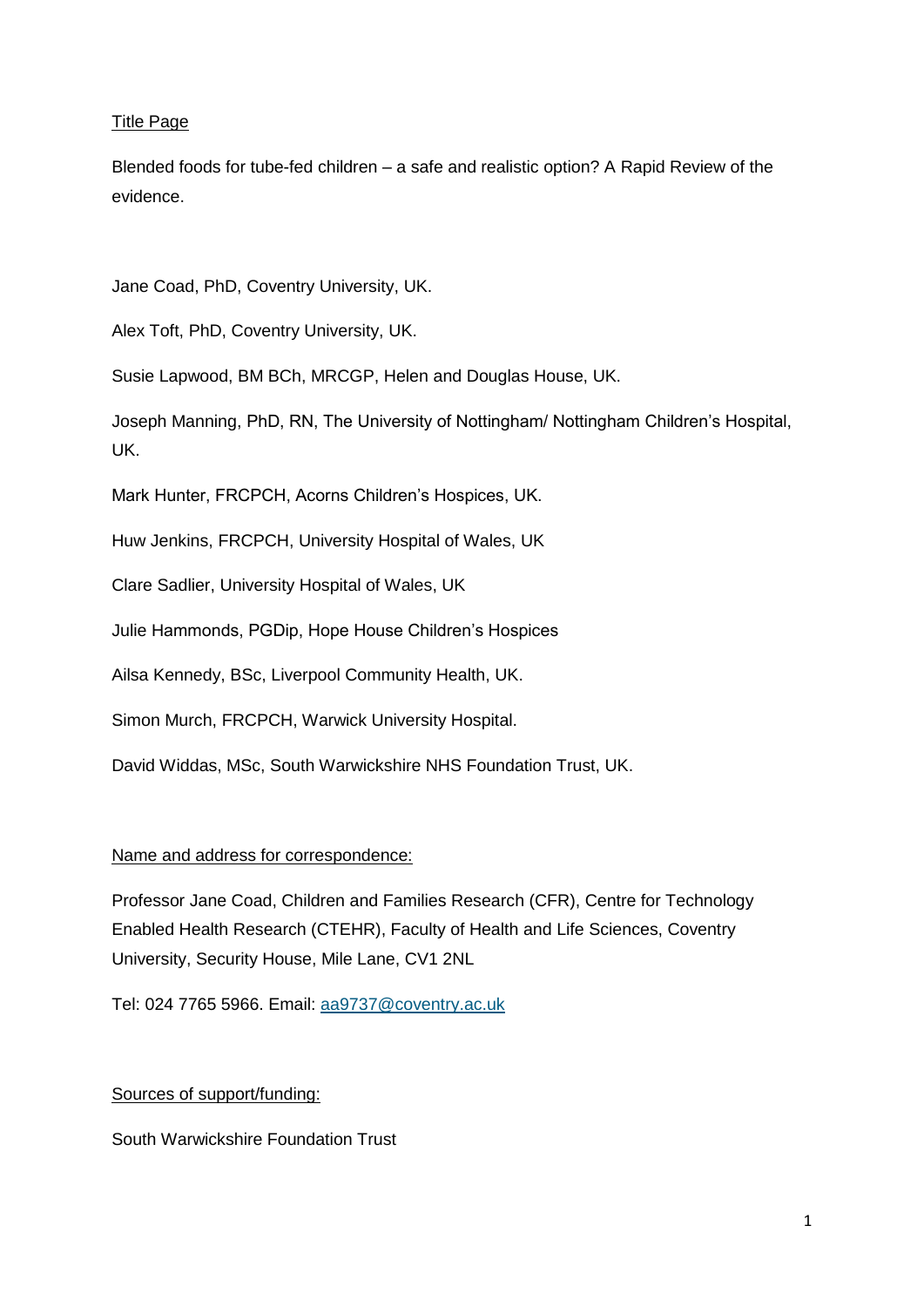# Conflicts of interest:

No conflicts of interest declared.

# Word Count:

2673

# Author Contributions:

Jane Coad: Principal Investigator, Substantial contribution to conception, design, acquisition, analysis and interpretation of the data. Drafting and revision of the work. Final approval given. Accountable for all aspects of the work.

Alex Toft: Substantial contribution to conception, design, acquisition, analysis and interpretation of the data. Drafting and revision of the work. Final approval. Accountable for all aspects of the work.

Susie Lapwood, Substantial contribution to conception and design of the data. Accountable for all aspects of the work.

Joseph Manning, Substantial contribution to conception and design of the data. Accountable for all aspects of the work.

Mark Hunter, Substantial contribution to conception and design of the data. Accountable for all aspects of the work.

Clare Sadlier, Substantial contribution to conception and design of the data. Accountable for all aspects of the work.

Huw Jenkins, Substantial contribution to conception and design of the data. Accountable for all aspects of the work.

Julie Hammonds, Substantial contribution to conception and design of the data. Accountable for all aspects of the work.

Ailsa Kennedy, Substantial contribution to conception and design of the data. Accountable for all aspects of the work.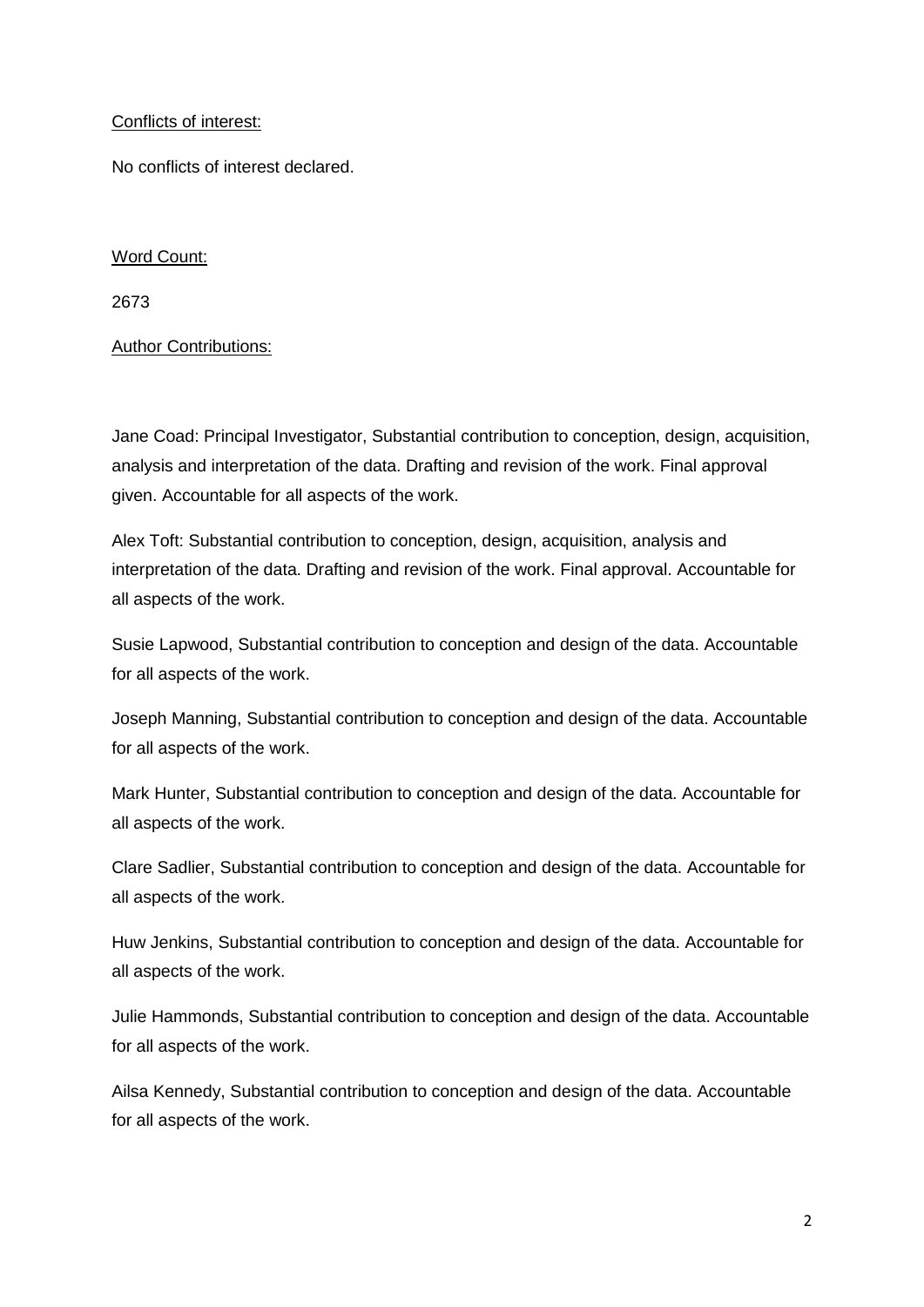Simon Murch, Substantial contribution to conception and design of the data. Accountable for all aspects of the work.

David Widdas, Substantial contribution to conception and design of the data. Accountable for all aspects of the work.

#### Key Words

Blended Diet, gastrostomy, children, young people, enteral, rapid review.

# **Abstract**

With the growing number of children and young people with complex care needs or life limiting conditions, alternative routes for nutrition have been established (such as gastrostomy feeding). The conditions of children and young people who require such feeding are diverse but could relate to problems with swallowing (dysphagia), digestive disorders or neurological/muscular disorders. However, the use of a blended diet as an alternative to prescribed formula feeds for children fed via a gastrostomy is a contentious issue for clinicians and researchers. From a rapid review of the literature, we identify that current evidence falls into three categories: (1) those who feel that the use of a blended diet is unsafe and substandard; (2) those who see benefits of such a diet as an alternative in particular circumstances (for example, to reduce constipation); (3) and those who see merit in the blended diet yet are cautious to proclaim potential benefits due to the lack of clinical research in the area. The review suggests that there may be some benefits to the use of blended diets, although concerns around safety, nutrition and practical issues remain.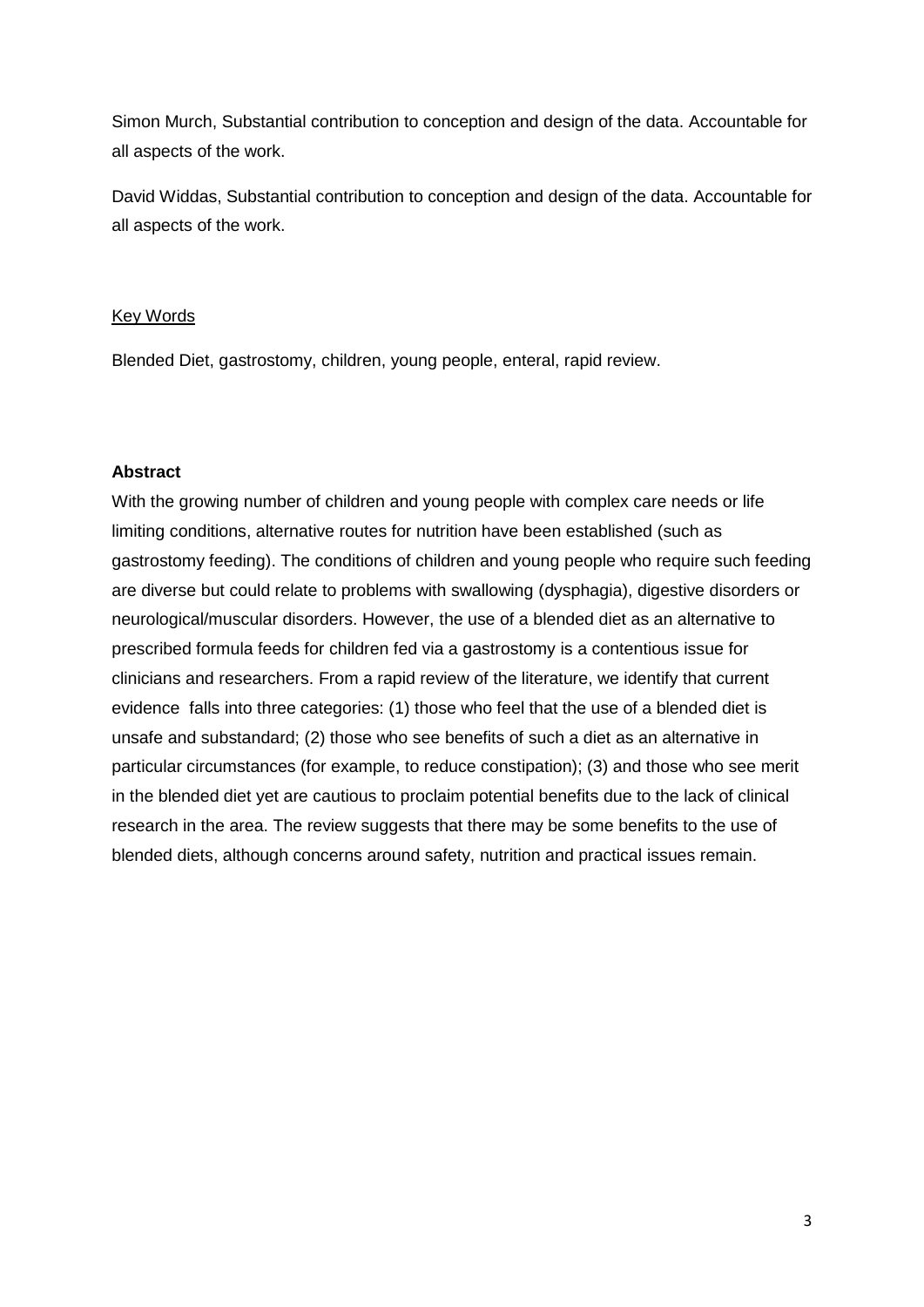**Blended foods for tube-fed children – a safe and realistic option? A Rapid Review of the evidence.**

# **What is known:**

- Current national guidelines call for the use of commercial formula to be used over blended food wherever possible.
- There are risks which should be minded when considering using a blended diet, particularly with regards to infection control.
- The desire to nurture and feed is taken away from parents whose children are fed via gastrostomy.

# **What this review adds:**

- There is some evidence of benefits as a blended diet could improve some symptoms of diarrhoea and/or vomiting, and give families control of the development of their child.
- Recent research has suggested that there are concerns over the suitability of blended diet when using new tube equipment, and that such diets are nutritionally variable and imprecise.
- Further high quality, empirical studies are required to understand the benefits, impact and outcomes of blended diets and the experiences of the children and families who use them.

# **Introduction**

**.** 

This article presents the findings from a rapid review of the available peer-reviewed literature which considers a blended diet<sup>a</sup> for children as an alternative to standardised commercial feeds. This is against the backdrop of increasing anecdotal evidence that families are choosing such a diet for their children and finding it beneficial. Health professionals' responses however have been mixed. Most notably the statements from the British Dietetic Association who does not endorse the practice of using blended diets, although guidance

<sup>&</sup>lt;sup>a</sup> We will use the term 'blended diet' throughout to refer to the use of blended food administered through an enteral tube. This is food consisting at least in part of normal solid food or dairy products usually prepared in the home, which is blended to produce a fine puree or liquid and used through the enteral tube. Alternative phrases such as blenderized, liquidised and homebrew have been used.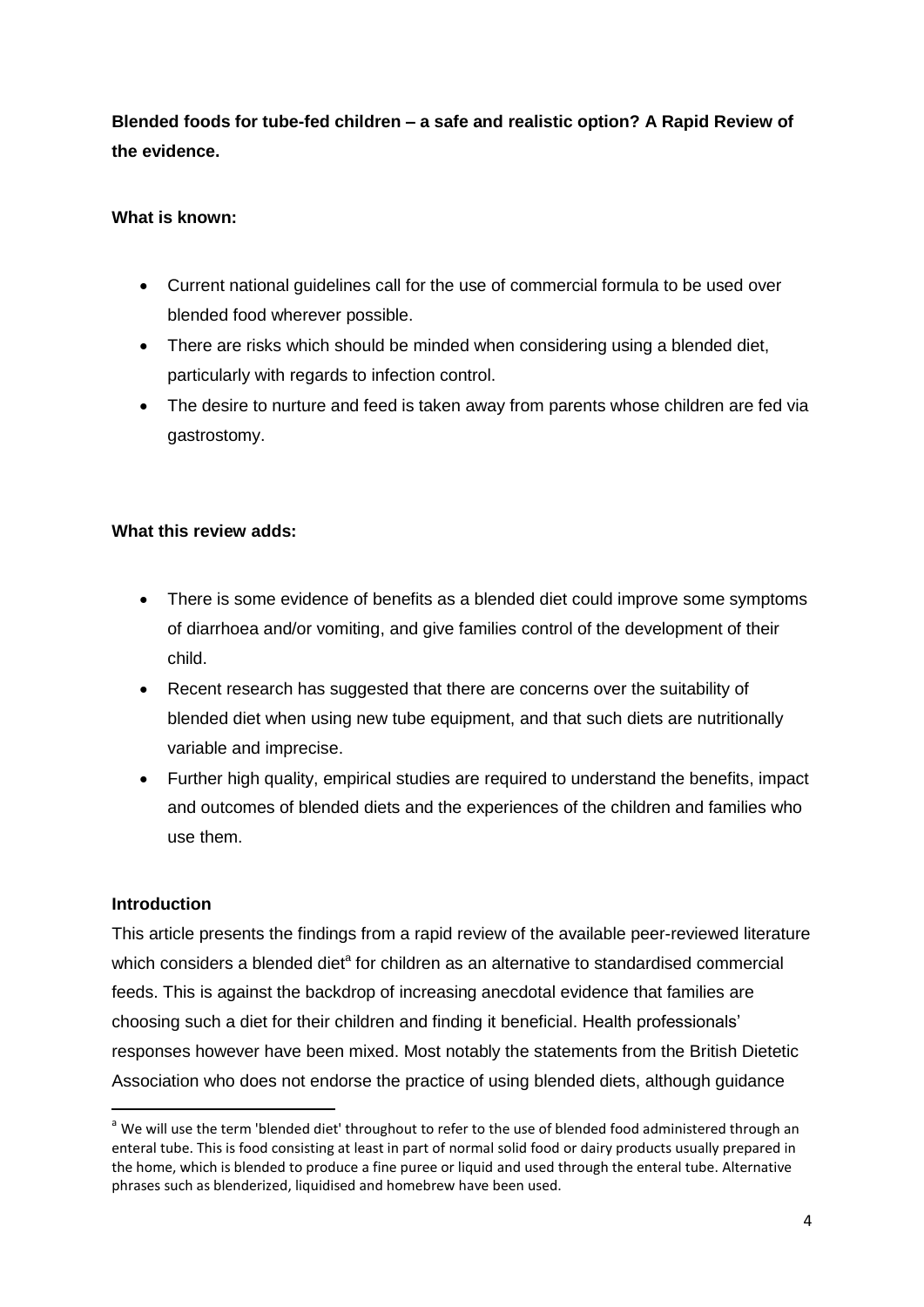has been issued<sup>b</sup> and some manufacturers of gastrostomy buttons, such as Vygon™, have stated that their equipment can be used for blended diet $^1$ .

Medical practitioners and dieticians support the use of nutritional formula feeds as they contain precise measures of the calories, macronutrients and micronutrients that the child is receiving<sup>2</sup>. Subsequently these feeds are seen to be easily quantifiable, convenient, portable, pasteurised and balanced. Families using nutritional feeds are provided with packaged feeds, a specific time schedule, and a prescribed number of ounces per feeding. However, many families have reported that this approach focuses only on the medical nature of nutrition and increases the separation of the child from the family meal and the feeding relationship that families value $^2$ .

Although the use of blended diets via gastrostomy are receiving growing support in international literature as an alternative to nutritional formula feeds, their effects have not been well studied or evaluated in the UK. There is an urgent need to address this issue to overcome the risk of families trialling the diet for themselves in the absence of any professional guidance or literature. Importantly, families who have been informed about the potential benefits of a blended diet approach have helped to generate and drive interest, making the push to recognised blended diets user led. It is often the issue of choice that families hold on to, as they chose how to feed their own child. It is hoped that this literature review will highlight key considerations of a blended diet to carers, dieticians and family members.

# **Aims**

**.** 

The overall aim of this paper will be to review the literature in order to explore research opinion on whether blended diet is a valid alternative to commercial formula for children who are enterally fed via a gastrostomy. There were no limitations put on how this was qualified and included articles explored and reported medical, nutritional and social outcomes and experiences.

<sup>&</sup>lt;sup>b</sup> See: https://www.bda.uk.com/improvinghealth/healthprofessionals/liquidised\_feeds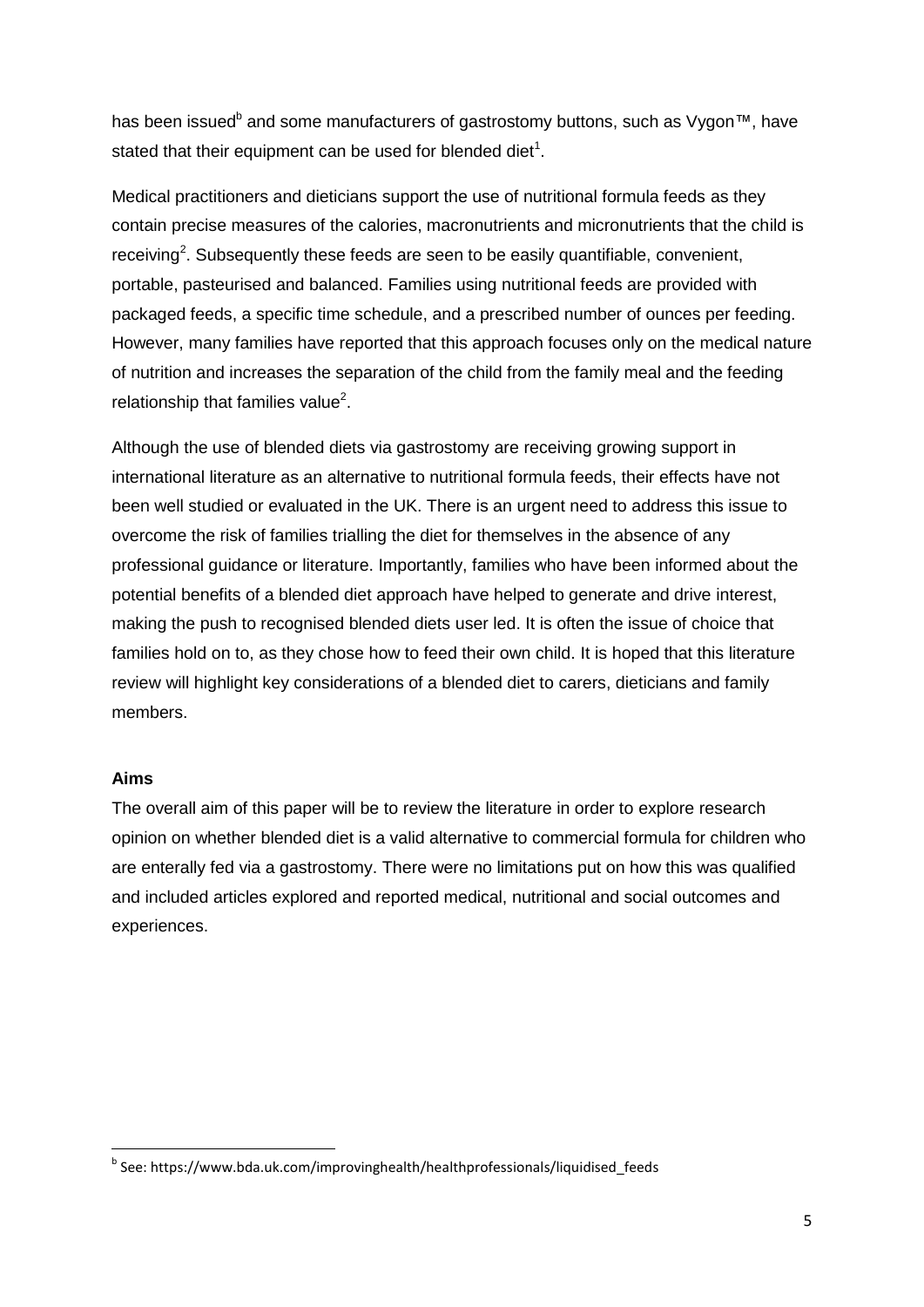# **Method**

A rapid review method was employed using systematic principles. These will be detailed throughout the following section.

The Supplementary Table on the following page summarises the studies which were included in the review. Figure 1 highlight the methodological approach and the inclusion and exclusion criteria in greater detail.

# *Search Strategy*

See Appendix A for Protocol.

Key databases were searched including PubMed, MEDLINE, CINAHL, PsychINFO and Google Scholar. Searches took place between August and December 2014 and detailed searches were saved. The searches and extractions were verified by additional reviewers.

# *Inclusion/Exclusion Criteria*

Results included peer reviewed journals only where research outcomes are presented.

Inclusion criteria:

- Studies needed to be published in English due to the time-constraints of the review.
- Studies had to explore a blended diet as a real alternative to commercial formula feeds.
- Studies that examined blended diets and gastrostomy care for adults were included if findings were easily transferable to children and young people $c$  with gastrostomies.
- To be included, studies needed to focus on gastrostomy and consider blended diets as a type of feed. This is important because although there are few studies specifically exploring blended diets, there are studies which consider a blended diet while examining commercial formulas.
- Studies that considered blended diets as an alternative to commercial formula feeds were included.

Studies which did not focus on original research (e.g. literature reviews) were excluded as were articles which were solely theoretical in nature (e.g. did not report outcomes).

**<sup>.</sup>**  $\textdegree$  Children and Young People are aged 0-25 for the purpose of this review.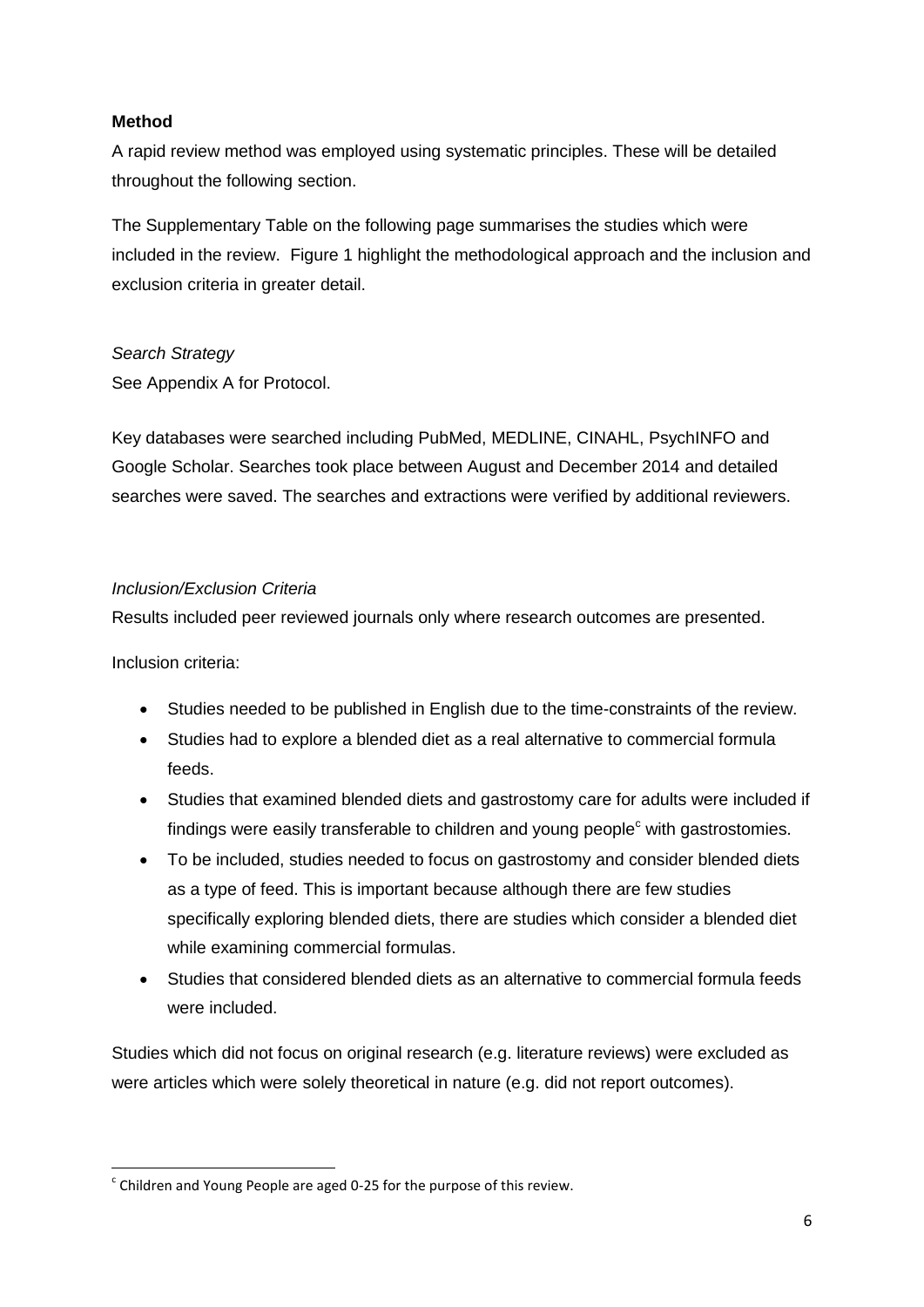# *Data extraction and critical appraisal*

A data extraction sheet was used to record the critical appraisal of the selected studies. Data extracted included topic, study design, methodology, outcomes and author's conclusions, limitations and reasons for exclusion if applicable. Throughout the process checking and verification took place by at least an additional two members of the team.

# *Reporting*

Information from the dataset was synthesised into a coherent narrative to address the aims and objectives of the review. Themes were extracted from the data pertaining to experiences and perspectives around the use of blended diets with children and young people with a gastrostomy. These themes were synthesised into a narrative presentation. Although studies often use phrases such as tube-feeding and enteral feeding, and this is reflected in reporting, we are focussing upon feeding via gastrostomy as this is more practically viable.

# **[INSERT SUPPLEMENTARY TABLE]**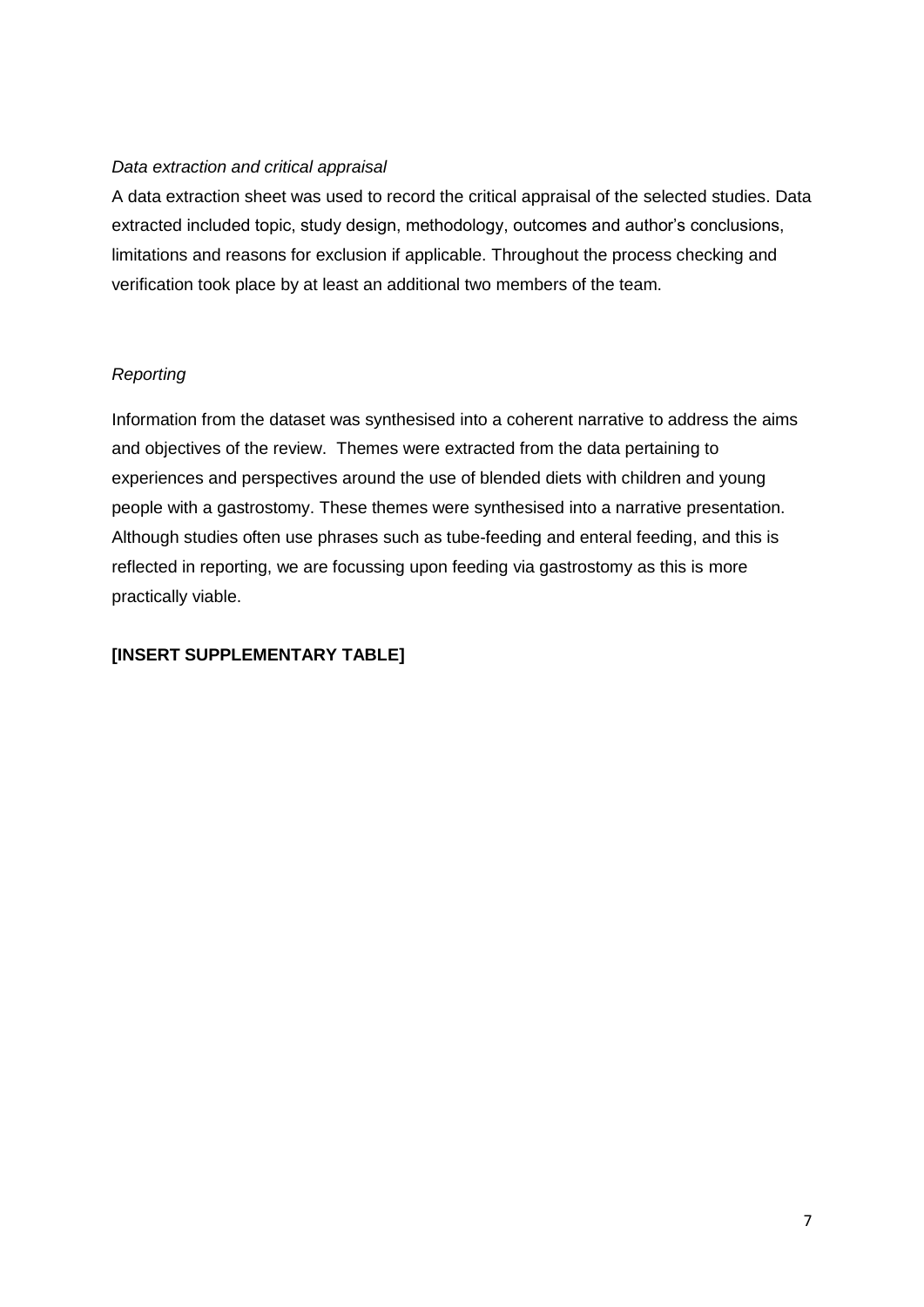#### **Results**

Eighteen articles were included in the review and are summarised in the Supplementary Table. Through synthesis of the themes this review explores the current literature on blended diet with regards to: the range of conditions that blended diet is used for; the nutrition value of a blended diet; the impact of a blended diet upon family and issues of choice; difficulties and risks associated with homemade blended diets; and the benefits of homemade blended diets against the shortcomings of formula feeds.

#### *Range of Conditions*

Pentuik et al<sup>3</sup> explored the possible benefits of a blended diet for children after fundoplication surgery. It was hypothesized that a blended diet may reduce gagging and retching which have been associated with using commercial formula. Another study which focused upon a specific condition was a Croatian study conducted by Kolacek et al $4$ . The authors tested whether a modular diet would improve chronic diarrhea in infants less than 1 year of age.

Other studies have explored a wider population of those who require enteral feeding. The participants of Daveluy et al<sup>5</sup> included those with digestive disorders, neurological and muscular disorders and malignancy. A Polish study conducted by Klek et al<sup>6</sup> included a significant population of young people (39 were aged 17 or younger) and included a sample of those with neuromuscular swallowing disorders, cancer-related dysphagia and cystic fibrosis.

#### *Nutritional value of blended diets*

In general, studies did not specify the recipes of blended diets beyond stating it was home cooked food. Others studies involved recipes tailored to the child's health and the family's traditional foods<sup>2</sup>. However, actual recipes were documented and tested by two studies. Firstly, Kolacek et al<sup>4</sup> tested a modular diet comprising of boiled mince chicken meat, sunflower oil emulsion, sucrose and cornflower and then compared this to Pregomin formula. Borghi et al<sup>7</sup> tested several recipes:

- 1- Beef/Chicken with legumes
- 2- As above with: cooked beans, green leaves and eggs
- 3- As above with cow's milk and oils (vegetable, soya bean, corn)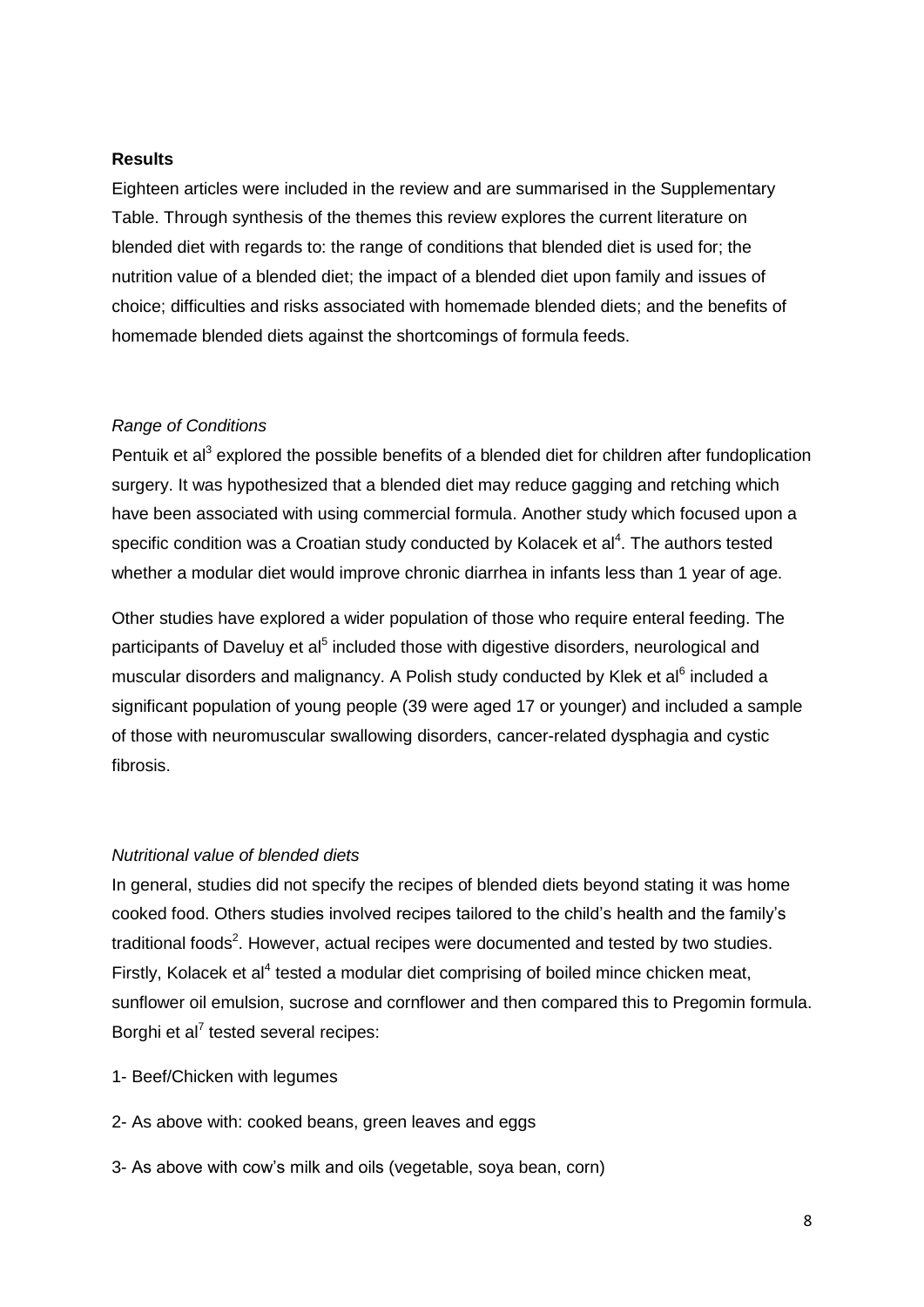Pentuik et al<sup>3</sup> provided a sample menu which could be modified; this included strained meats, plums/bananas, strained pears/applesauce, strained squash/sweet potations, infant cereals, oil, yoghurt, corn-starch/sugar, formula/milk. This resulted in 25oz providing 942 calories.

The nutrient composition of feeds prepared from normal food stuffs depends on the nutrient compositions of the foods used<sup>8</sup>. As a result such feeds are variable in their content. Furthermore, these compositions can vary according to the geographical source of the food, the season and stage of maturity when the food was harvested, food processing methods, storage conditions, and cooking methods. Schuitema<sup>9</sup> argued that it is difficult to meet a patient's nutritional needs using a homemade liquid diet since it will have a much lower calorie density than prescribed feeds and require much larger volume. Older studies<sup>10</sup> also highlighted the inaccuracy of the calorie count for blended food. Novak et al<sup>2</sup> also adds that when families attempt to produce blended diets on their own the result is quite often inadequate fluid, protein and nutrient intake for the child. It is recommended that with children who have high energy needs such as those with hypertonia, a high calorie formula could be added to their blended feed recipe. Schuitema<sup>9</sup> suggests that patients' intake of blenderized diets should be carefully monitored along with any outputs (e.g. urine; faeces), weight changes and symptoms. Recent research has suggested however that variation in diet is key to a healthy gut. Claesson et  $al<sup>11</sup>$  have suggested that the reliance on a single formula may lead to an impoverishment of microbial diversity in the enteric flora, although a formula feed is theoretically nutritionally adequate. It is concluded that use of a single formula could contribute to long-term ill health in the elderly.

Although not exploring the blended diet as such, research has also suggested that commercial formula has links to obesity. Use of blended diet may be more advantageous in this respect $^{12}$ .

#### *Family impact and Choice*

Families reported that preparing blended diets gives them more control in their children's growth and feeding and allowed them to nurture children with a gastrostomy with food that they would give to orally fed children $^2$ .

Novak et al<sup>2</sup> suggests that paediatricians should support and encourage families to use blenderized feeds with their children, although this should be guided by professionals. Families question whether one formula, one diet or one recipe could provide all the nutrition needed to maximise health and growth for children with gastrostomy<sup>13</sup>. This sense of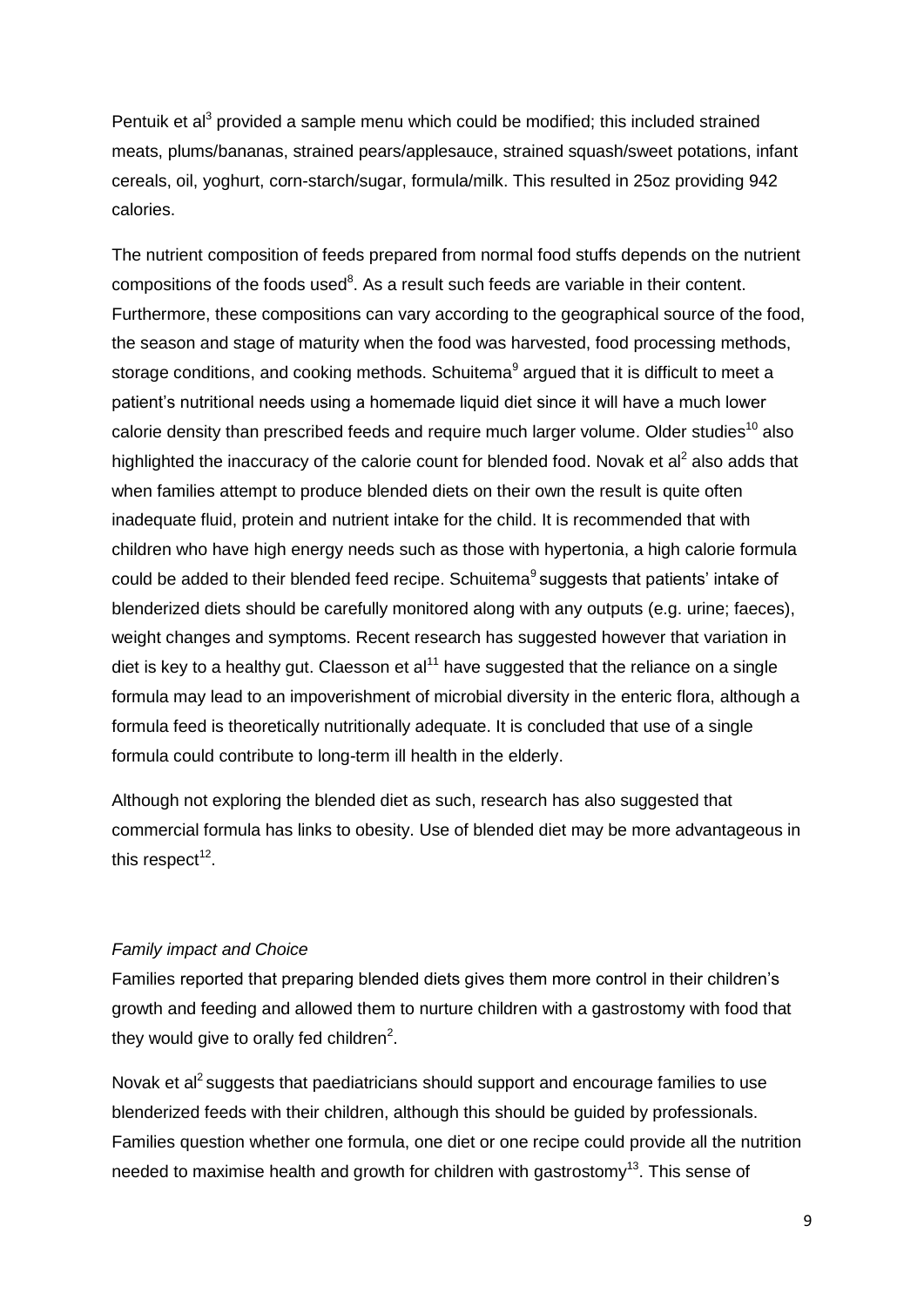empowerment and taking ownership of care is important to consider with regards to gastrostomy feeding as there is a strong instinct to nurture and to feed children<sup>14</sup>. Although studies have not been conducted on the blended diet, research has shown that gastrostomy feeding leads parents to feel like they are no longer nurturing their child<sup>15</sup>.

# *Difficulties and risks associated with homemade blended diets*

Studies have highlighted the persistent and negative symptoms associated with the continuous use of commercial nutritional feeds including constipation, diarrhoea, reflux, retching and gut failure associated with both the child and the family's quality of life<sup>16</sup>. However, clinical risks associated to the use of blended diets have also been identified in the literature. Importantly, current NICE guidelines state that wherever possible pre-packaged commercial formulas should be used over any enteral feeds that have to be prepared. Such preparation has risk of infection and contamination<sup>17</sup>.

The inside diameter of fine bore tubes is small (2–3 mm) and they can easily block because of coagulation of proteins and minerals<sup>18</sup>. Feeds therefore need to be non-viscous and free of particles that could block the tube. However, the mean viscosity of blended feeds prepared for the 21 samples in the study by Sullivan et al<sup>8</sup>, was reported to be more than 43 times higher than typical commercial formulas. Consequently, it was felt that some of these samples would not flow easily through nasogastric or nasoenteric feeding tubes and could occlude these tubes. To prevent tube occlusion from a high viscosity formula, rapid feeding by bolus method or the use of large bore feeding tubes was recommended. Sullivan et al<sup>8</sup> concluded that these methods of feeding were poorly tolerated compared to continuous feeding through a small bore feeding tube. Recent research conducted by Mundi et al<sup>19</sup> has found that homemade blenderised recipes require more force to push through when using the new ENFit adapter which could have implications for using a blended diet with malnourished patients.

When a child starts receiving a blended diet a food intolerance is often unmasked. It is recommended that a child should have had a period of gastrointestinal stability and absence of other major health changes before the blended diet is introduced<sup>2</sup>.

Schuitema<sup>9</sup> presents a comprehensive list of rules and recommendations to minimise risks when using a blenderized liquid food diet. The list includes the avoidance of mixing additional fibres with liquid diets so that the mixture does not thicken and clog tubes. It is also recommended that in order to prevent bacterial contamination the real food for liquid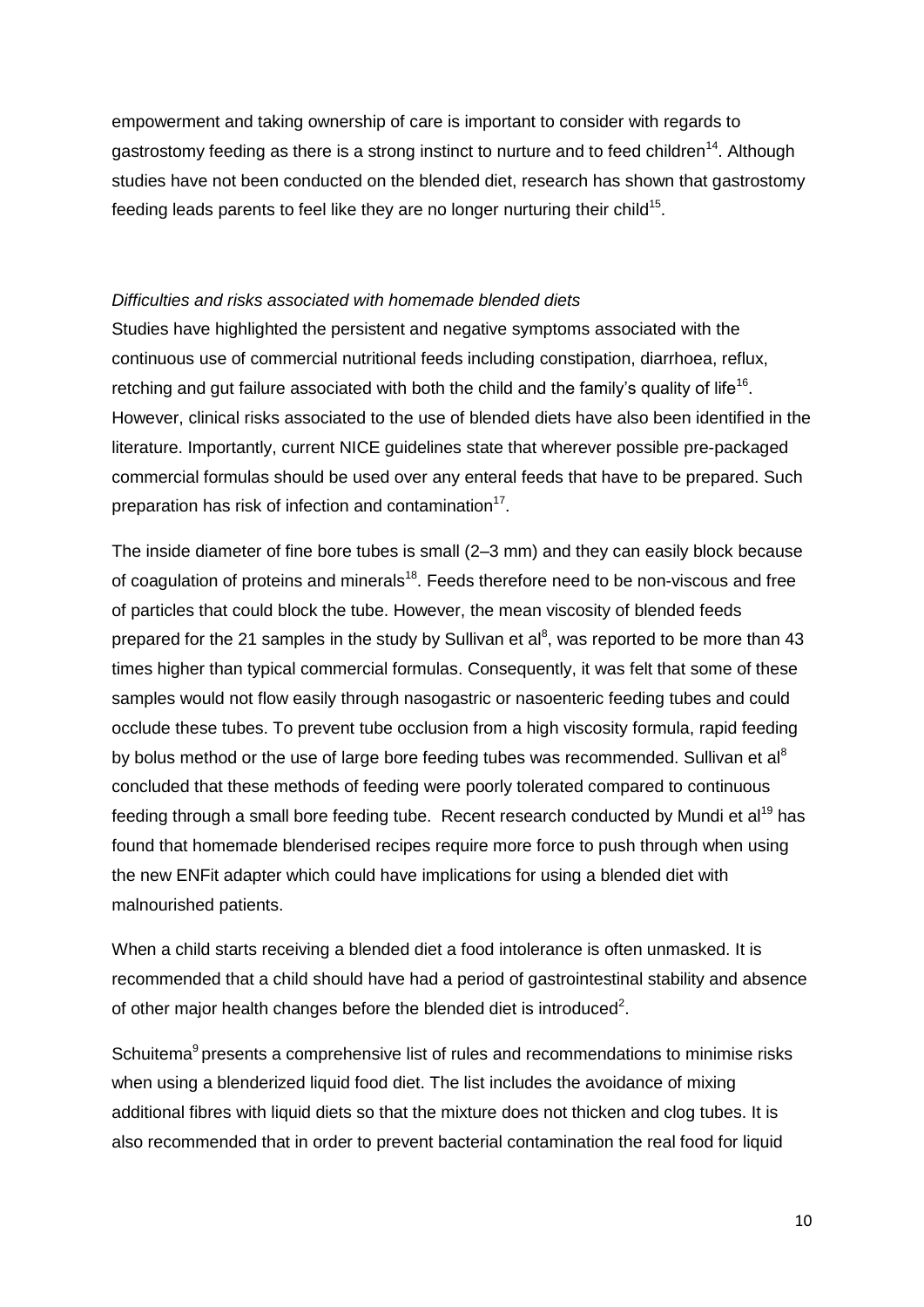diets should be pasteurised. Tubes should be rinsed every 4 hours and homemade feeds should always be enterally administered.

Additionally, Novak<sup>2</sup> presents essential criteria to help to determine when a blended real food diet can be safely and competently used. This consists of the following points; when child is medically stable and has treated reflux; when appropriate weight or caloric intake is obtained; when motivated care providers with appropriate kitchen facilities are available; when a gastrostomy tube is at least 14 French; when the gastrostomy site is well healed with no infection.

#### *Benefits of homemade blended diets and shortcomings of formulas*

Although outside of our inclusion criteria a recent study has indicated that healthcare professionals report positive experiences when using a blended diet $^{20}$ , and there is some evidence highlighting clinical improvements from a blended diet in an American study<sup>3</sup>. Here a total of 33 children with mean age of 34 months were given a pureed by gastrostomy tube (PBGT) diet in an attempt to improve symptoms, nutrition and hydration. Findings showed that 73% had at least a 50% reduction in symptoms after 2-6 months, no child had worse symptoms and over 50% had increased enteral intake. Similarly, Novak et al<sup>2</sup> reported a greater volume tolerance and improvements in reflux and constipation when switching from commercial formula to blenderized tube feeding.

If a child has a medical plan allowing them to eventually undergo a transition from tube feeding to oral feeding then blended diets are also thought to facilitate this process by introducing meal planning and by priming the gastrointestinal system $2$ .

#### **Conclusion**

The limited evidence suggests that a blended diet via gastrostomy might be effective for improving the food intake of those with chronic diarrhoea and those after fundoplication surgery. There is emerging evidence that a blended diet is being used by families who feel it is more effective than formula feeding, yet the evidence base is not established. There is a suggestion however that a blended diet has a wider social benefit, improving the relationship between child and parent and allowing families to become involved with tube-feeding.

This review will help to provide vital guidance for families and professionals in knowing the benefits and risks of using real food blended diets via gastrostomy as an alternative to formula feeds. Findings can also be used to inform policy, practice and further research into safely trialling and evaluating the blended diet with gastrostomy-fed children and young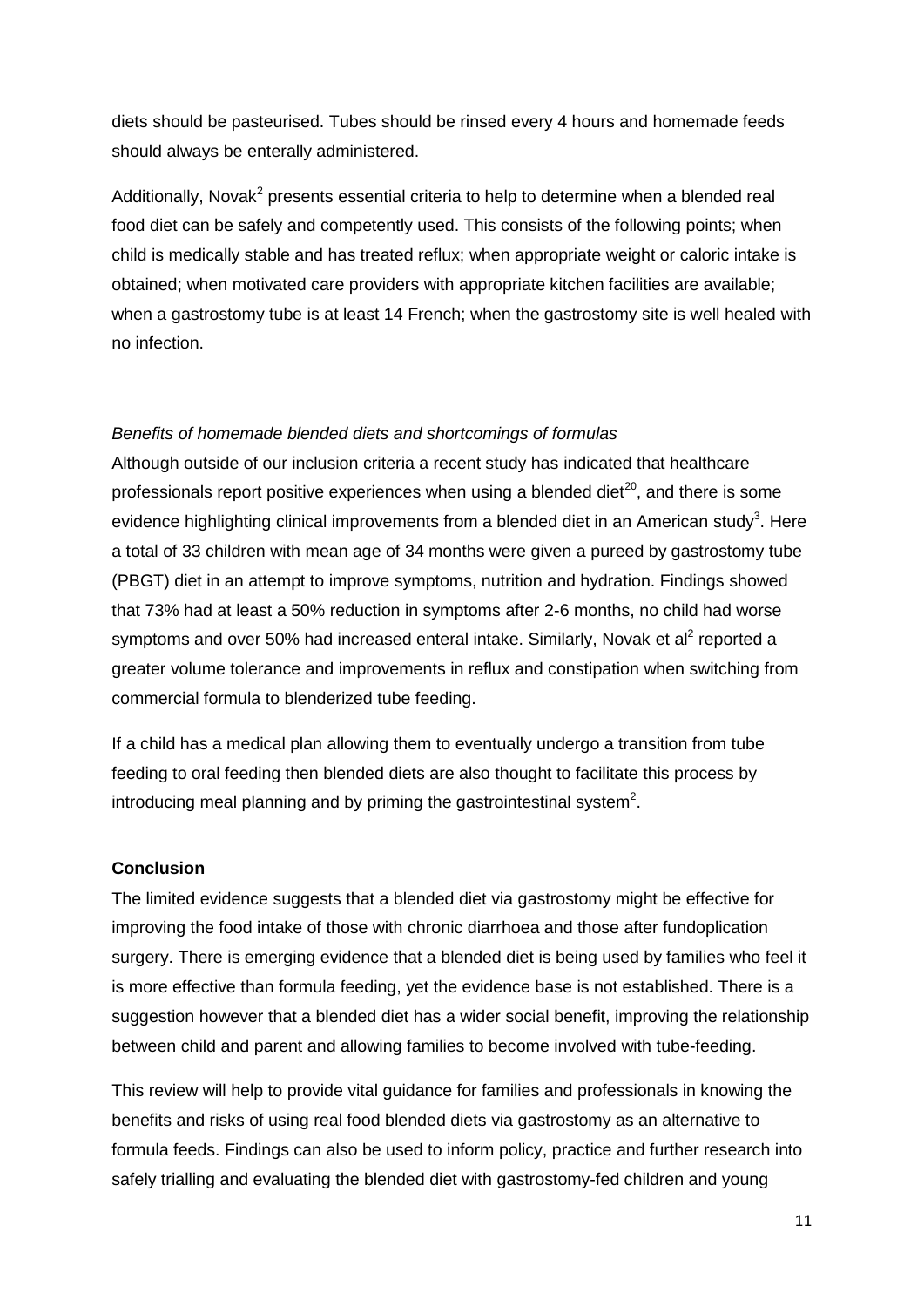people and their families. There is also potential for longer term benefits from this review that extend beyond those that are reported, which include empowering families to be together for family mealtimes and improve food sharing which families value so much.

More robust research is now needed to explore the risks, benefits, impact and outcomes of blended diets and the experiences of the children and families who use them. The use of blended diet via gastrostomy is becoming increasingly popular. A stronger evidence base would inform professionals as they advise families, and inform development of standardised guidance to support safe, evidence-based practice.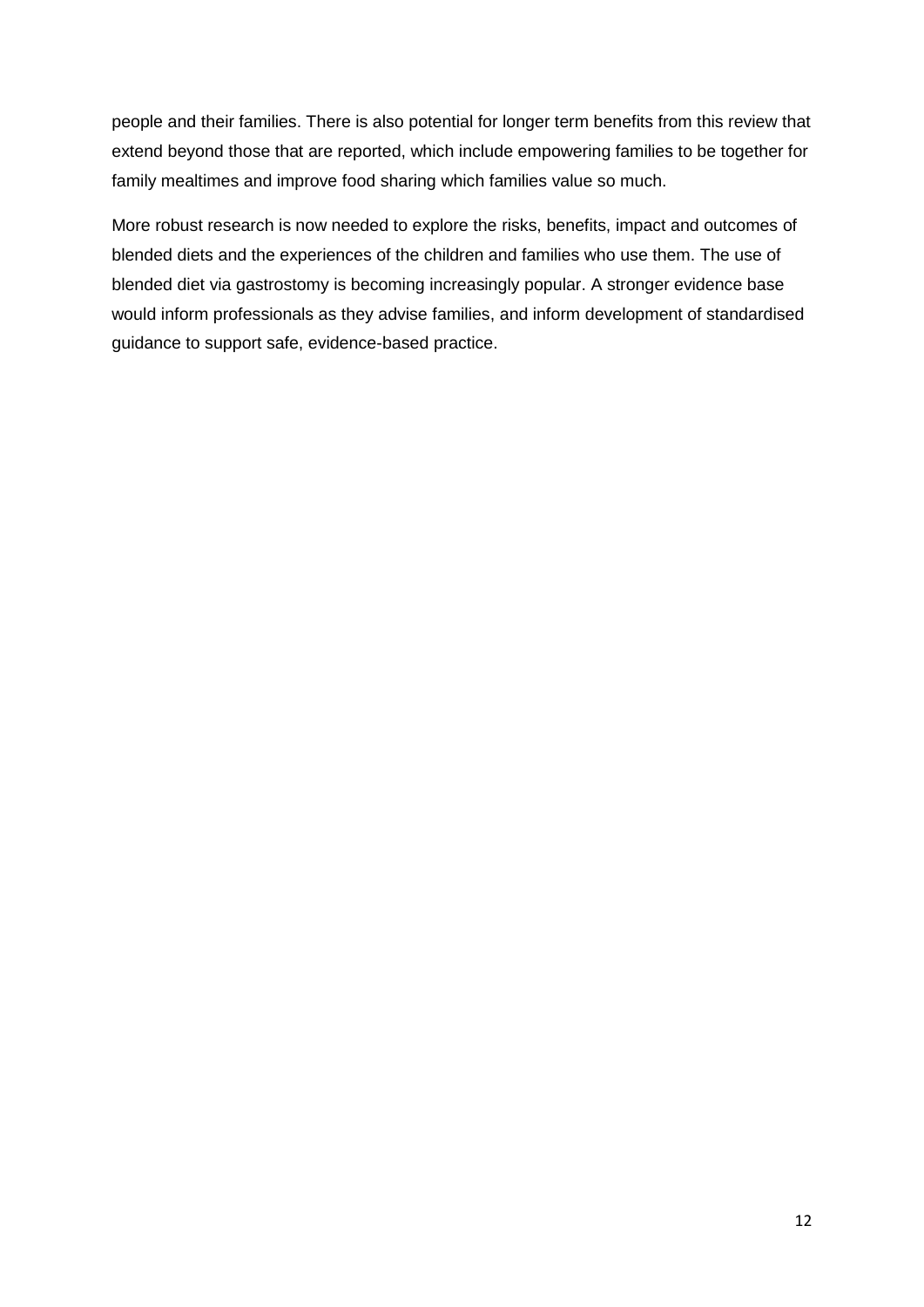## **MAIN TEXT REFERENCES**

(1) British Dietetics Association, 2013. BDA Policy Statement. Use of Liquidised Food with Enteral Feeding Tubes.

[https://www.bda.uk.com/improvinghealth/healthprofessionals/policystatement\\_liquidisedfood.](https://www.bda.uk.com/improvinghealth/healthprofessionals/policystatement_liquidisedfood) Published October 2013. Accessed July 2016.

(2) Novak P, Wilson KE, Ausderau K, Cullinane D. 2009. The use of blenderized tube feedings. *Infant Child Adolesc Nutr*. 1, pp.21-23.

(3) Pentuik, S., Flaherty, T., Santoro, K., Willging, P., Kaul, A. 2011 Pureed by gastrostomy tube diet improves gagging and retching in children with fundoplication. *JPEN J Parenter Enteral Nutr*. 35, pp.375

(4) Kolacek et al. 1996. Home-made modular diet versus semi-elemental formular in the treatment of chronic diarrhoea of infancy: a prospective randomized trial. *European Journal of Pediatrics.* 155, pp.997-1001

(5) Daveluy, W., Guimber, D., Mention, K, et al. 2004. Home enteral nutrition in children: an 11 year experience with 416 patients. *Clinical Nutrition*. 24, pp.48-54.

(6) Klek, S., Szybinski, P., Sierzega, M. et al. 2011. Commercial enteral formulas and nutrition support teams improve the outcome of home enteral tube feeding. *Journal of Parenteral and Enteral Nutrition,* 35 (3), pp.380-385.

(7) Borghi, R., Araujo, T.D., Airoldi Vieira, R.I., de Souza, T.T., Waitzberg, D.L. 2013. ILSI Task Force on enteral nutrition; estimated composition and costs of blenderized diets. *Nutricion Hospitalaria*. 28 (6), pp.2033-2038

(8) Sullivan MM, Sorreda-Esguerra P, Platon MB, et al. 2004. Nutritional analysis of blenderized enteral diets in the Philippines. *Asia Pac J Clin Nutr*. 13, pp.385-391

(9) Schuitema, CFJ. 2009. Basics in clinical nutrition: Diets for enteral nutrition Home made Diets. Journal of Clinical Nutrition and Metabolism. 4:e168-e169.

(10) Gallagher-Allred CR. 1983. Comparison of institutionally and commercially prepared formulas. *Nutritional Support Services* 3, pp.32-34.

(11) Claesson MJ, Jeffery IB, Conde S, Power SE, O'Connor EM, Cusack S, et al. 2012. Gut microbiota composition correlates with diet and health in the elderly. *Nature*.; 488, pp.178- 184.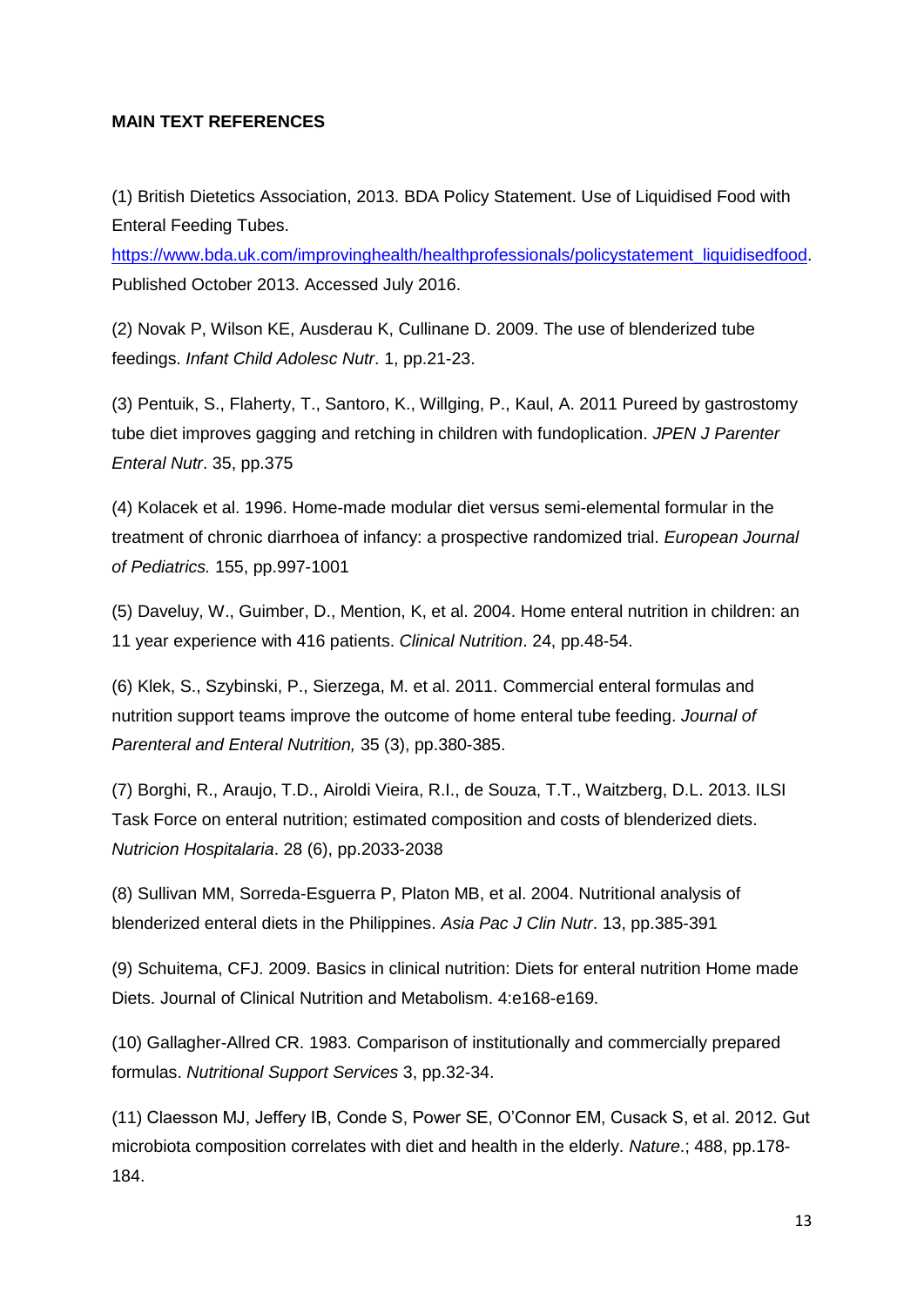(12) Sullivan et al. 2006. Gastrostomy Feeding in Cerebral Palsy : too much of a good thing? *Dev Med Child Neurology*. 48(11), pp.877-82

(13) O' Gorman, EA. 2012. Complete Tube Feeding: Everything you need to know about tubefeeding, tube nutrition and blended diets. London: CreateSpace.

(14) Lambert, B.R. and Han, W.M., 2009. Feeding and dietetic assessment and management. Feeding and Nutrition in Children with Neurodevelopmental Disability, p.57.

(15) Sleigh, G., 2005. Mothers' voice: a qualitative study on feeding children with cerebral palsy. *Child: Care, health and development*, 31(4), pp.373-383.

(16) Nicholson F. B., Korman, M. G., Richardson, M. A. 2000. Percutaneous endoscopic gastrostomy: a review of indications, complications and outcome. *Journal of Gastroenterology and Hepatology*. 15 (1) pp.21-25.

(17) NICE. 2012. Healthcare-associated infections: prevention and control in primary and community care. [https://www.nice.org.uk/Guidance/cg139.](https://www.nice.org.uk/Guidance/cg139) Published March 2012. Accessed July 2016.

(18) Keighley, M. R, Mogg, B, Bentley, S, and Allan, C. 1982. "Home brew" compared with commercial preparation for enteral feeding. *Br Med J (Clin Res Ed).* Jan 16, 1982; 284(6310), pp.163. PMCID: PMC1495566

(19) Mundi, M.S., Epp, L. and Hurt, R.T., 2016. Increased Force Required With Proposed Standardized Enteral Feed Connector in Blenderized Tube Feeding. *Nutrition in Clinical Practice*, pp.0884533616639126.

(20) Johnson, T.W., Spurlock, A. and Pierce, L., 2015. Survey study assessing attitudes and experiences of pediatric registered dietitians regarding blended food by gastrostomy tube feeding. *Nutrition in Clinical Practice*, 30(3), pp.402-405.

# **ONLINE REFERENCES:**

(1) Borghi, R., Araujo, T.D., Airoldi Vieira, R.I., de Souza, T.T., Waitzberg, D.L. 2013. ILSI Task Force on enteral nutrition; estimated composition and costs of blenderized diets. *Nutricion Hospitalaria*. 28 (6), pp.2033-2038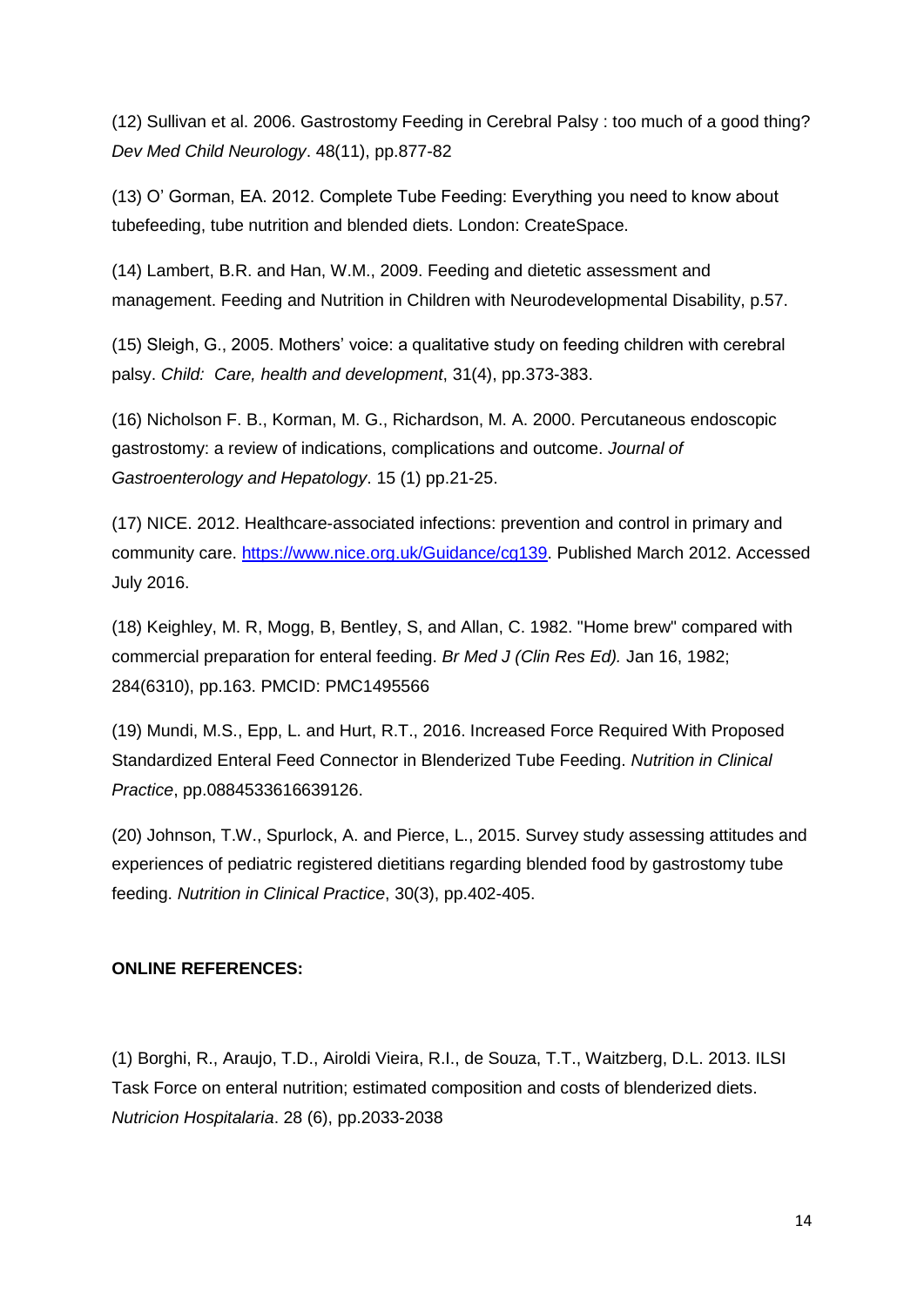(2) Campbell, S. 2006. An Anthology of Advances in Enteral Tube Feeding Formulations. *Nutrition in Clinical Practice*, 21, pp.411–415, August 2006.

(3) Daveluy, W., Guimber, D., Mention, K, et al. 2004. Home enteral nutrition in children: an 11 year experience with 416 patients. *Clinical Nutrition*. 24, pp.48-54.

(4) Hebuterne et al. 2003. Home enteral nutrition in adults: a European multicentre survey. *Clinical Nutrition,* 22(3), pp.261-2666

(5) Jalali, M., Sabzghabaee, A.M., Badri, S.S., Soltani, H.A., Maracy, M.R. 2009 Bacterial contamination of hospital-prepared enteral tube feeding formulas in Isfahan, *Iran Journal of Research in Medical Sciences,* 14(3), pp.149-156

(6) Johnson, T. 2013. Blenderized Formula by Gastrostomy Tube: A Case Presentation and Review of the Literature. *Topics in Clinical Nutrition.* 28(1), pp.84–92. doi: 10.1097/TIN.0b013e31827dfa79

(7) Keighley, M. R, Mogg, B, Bentley, S, and Allan, C. 1982. "Home brew" compared with commercial preparation for enteral feeding. *Br Med J (Clin Res Ed).* Jan 16, 1982; 284(6310), pp.163. PMCID: PMC1495566

(8) Klek, S., Szybinski, P., Sierzega, M. et al. 2011. Commercial enteral formulas and nutrition support teams improve the outcome of home enteral tube feeding. *Journal of Parenteral and Enteral Nutrition,* 35 (3), pp.380-385.

(9) Kolacek et al. 1996. Home-made modular diet versus semi-elemental formular in the treatment of chronic diarrhoea of infancy: a prospective randomized trial. *European Journal of Pediatrics.* 155, pp.997-1001

(10) Mundi, M.S., Epp, L. and Hurt, R.T., 2016. Increased Force Required With Proposed Standardized Enteral Feed Connector in Blenderized Tube Feeding. *Nutrition in Clinical Practice*, pp.0884533616639126.

(11) Pentuik, S., Flaherty, T., Santoro, K., Willging, P., Kaul, A. 2011 Pureed by gastrostomy tube diet improves gagging and retching in children with fundoplication. *JPEN J Parenter Enteral Nutr*. 35, pp.375

(12) Mokhalalati, J.K., Druyan, M.E., Shott, S.B., Comer, G.M. 2004. Microbial, nutritional and physical quality of commercial and hospital prepared tube feedings in Saudi Arabia. *Saudi Medical Journal*. 25(3), pp331-341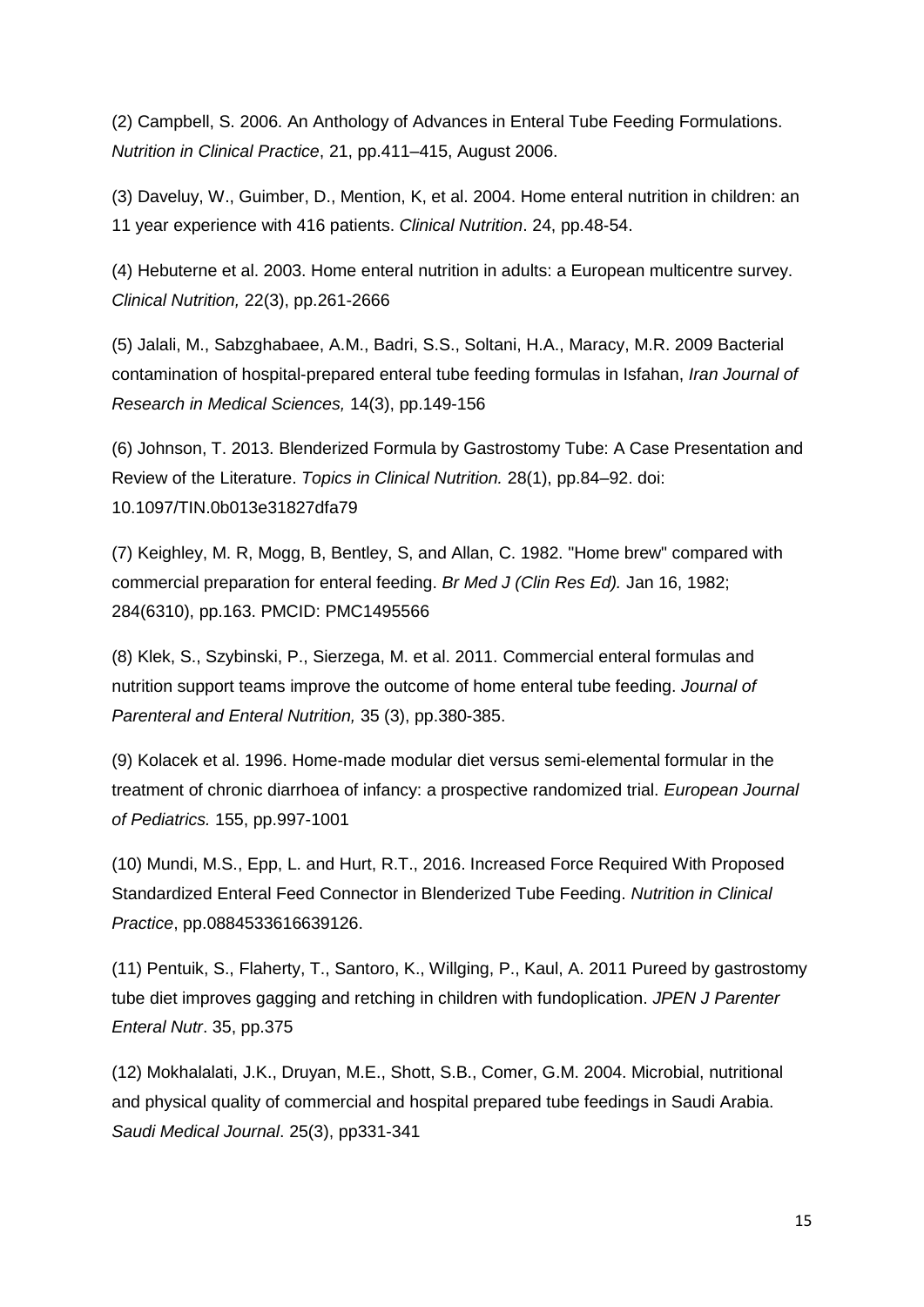(13) Mortensen, M. 2006. Blenderized Tube Feeding: Clinical Perspectives on Homemade Tube Feeding. PNPG. 17(1), pp.1-3

(14) Novak P, Wilson KE, Ausderau K, Cullinane D. 2009. The use of blenderized tube feedings. *Infant Child Adolesc Nutr*. 1, pp.21-23.

(15) Pearce, C, B., Duncan, H, D. 2002. Enteral feeding. Nasogastric, nasojejunal, percutaneous endoscopic gastrostomy, or jejunostomy: its indications and limitations. *Postgrad Med J*. 78, pp.198–204.

(16) Schuitema, CFJ. 2009. Basics in clinical nutrition: Diets for enteral nutrition Home made Diets. Journal of Clinical Nutrition and Metabolism. 4:e168-e169.

(17) Sullivan MM, Sorreda-Esguerra P, Platon MB, et al. 2001. Bacterial contamination of blenderized whole food and commercial enteral tube feedings in the Phillippines*. Journal of Hospital Infection*. 49, pp268-273.

(18) Sullivan MM, Sorreda-Esguerra P, Platon MB, et al. 2004. Nutritional analysis of blenderized enteral diets in the Philippines. *Asia Pac J Clin Nutr*. 13, pp.385-391

The Corresponding Author has the right to grant on behalf of all authors and does grant on behalf of all authors, an exclusive licence (or non-exclusive licence for UK Crown and US Federal Government employees) on a worldwide basis to the BMJ Publishing Group Ltd, and its Licensees to permit this article (if accepted) to be published in Archives of Disease in Childhood and any other BMJPGL products and to exploit all subsidiary rights, as set out in our licence.